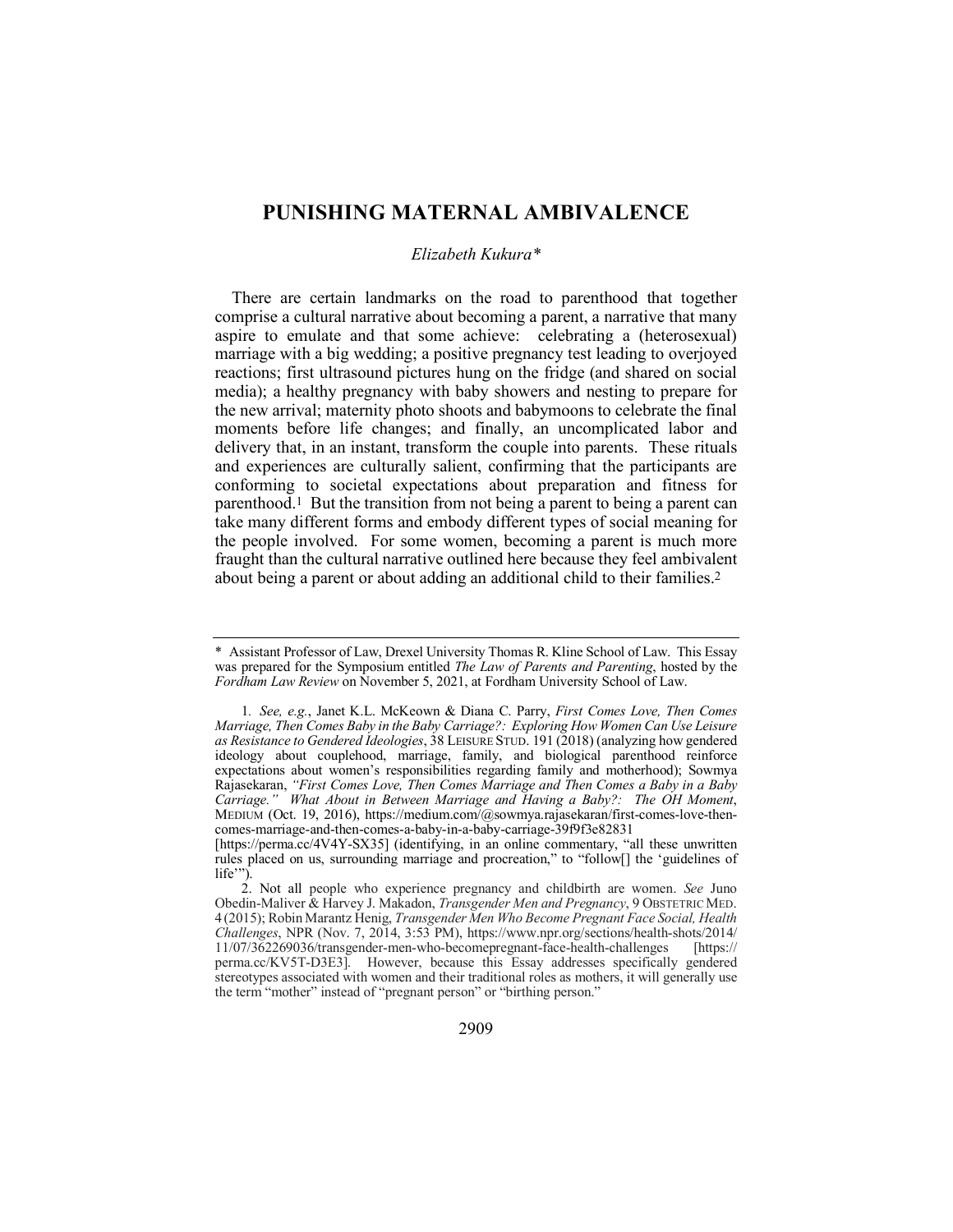Maternal ambivalence has important, usually negative, social meaning and, increasingly, also legal significance for the mothers, children, and families involved. But the experience of ambivalence is usually invisible something individual women feel privately and will perhaps share with trusted friends or a therapist, but which is not considered appropriate to discuss more publicly. The cloak of silence shielding these feelings from public awareness reflects the social stigma that attaches to maternal ambivalence, leading to emotional and psychological harm for some women who feel ambivalent about their pregnancies.<sup>3</sup> The strength of this stigma enables feelings of ambivalence to be weaponized against pregnant and parenting women, sanctioning them for their deviance from social stereotypes regarding who is a "good" mother.<sup>4</sup>

This Essay explores the punishment of maternal ambivalence, drawing on three case studies to illustrate the strength of the stigma that attaches to such feelings. In these cases, the stigma of ambivalence turns such feelings into a weapon for disciplining women who fall short of societal expectations for mothers. These women (and others like them) are marked by social disadvantage, either because they are women of color in a racist society or because they are economically marginal, relying on low-wage jobs or an abusive husband in order to survive. Their race and class status may contribute to their ambivalence, making them reluctant to have a child whose basic needs they may not be able to satisfy. Such statuses also mark them for scrutiny and criminal sanction in a way that reflects not only gendered stereotypes but also racialized and class-based stereotypes about parental fitness and about who is deserving of society's compassion and empathy.

Part I introduces three women whose private feelings of ambivalence became matters of public record. Part II briefly explores the concept of maternal ambivalence as understood in the psychoanalytic literature, comparing its meaning and significance to the ambivalence experienced by women facing criminal punishment. Finally, Part III explores how the social stigmatization of maternal ambivalence enables women's complicated

<sup>3</sup>*. See, e.g.*, Bruce G. Link, Jo C. Phelan & Greer Sullivan, *Mental and Physical Health Consequences of the Stigma Associated with Mental Illnesses*, *in* THE OXFORD HANDBOOK OF STIGMA, DISCRIMINATION, AND HEALTH 521 (Brenda Major et al. eds., 2018) (discussing how the stigma of mental illness further decreases emotional and psychological health and also drives physical health disparities); SIMON RUFFELL, STIGMA KILLS! THE PSYCHOLOGICAL EFFECTS OF EMOTIONAL ABUSE AND DISCRIMINATION TOWARDS A PATIENT WITH HIV IN UGANDA (2017), https://casereports.bmj.com/content/2017/bcr-2016-218024 [https:// perma.cc/N5VN-8A42] (showing the negative impact that stigma and discrimination can have on mental and physical health).

<sup>4</sup>*. See* Lisa C. Ikemoto, *The Code of Perfect Pregnancy: At the Intersection of the Ideology of Motherhood, the Practice of Defaulting to Science, and the Interventionist Mindset of Law*, 53 OHIO ST. L.J. 1205, 1206–07 (1992) (identifying the "Code of Perfect Pregnancy," which captures the "idea and practice of controlling women with regard to conception, gestation, and childbirth in ways that express dominant cultural notions of motherhood"); MARTHA ALBERTSON FINEMAN, THE NEUTERED MOTHER, THE SEXUAL FAMILY, AND OTHER TWENTIETH CENTURY TRAGEDIES 38 (1995) (discussing the imagery and expectations of male-defined motherhood as a category that was legitimized by the legal system's recognition of these expectations as enforceable).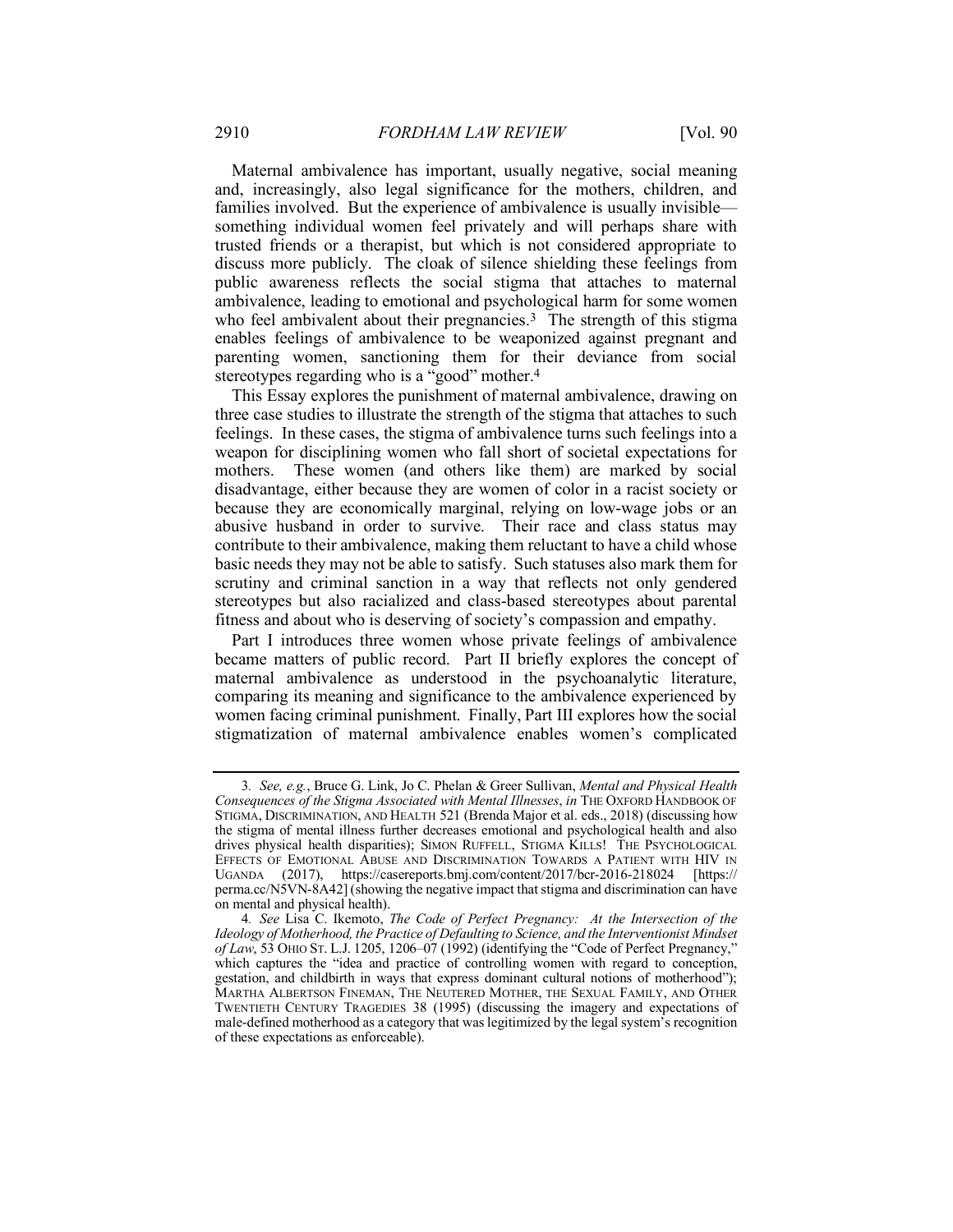feelings about motherhood to be used against them in cruel and unforgiving ways.

#### I. EXPRESSING AMBIVALENCE

Dominant culture in the United States reflects a pronatalist orientation that limits the acceptable range of reactions for women who learn they are unexpectedly pregnant.5 In recent years, several cases attracting national attention have illustrated just how circumscribed the space is for women who feel ambivalent about their pregnancies. In 2015, Anne Bynum was living in Arkansas with her son and parents when she learned that she was pregnant.6 A 36-year-old White woman, Bynum determined that having another child was "not feasible" as a single mother on her minimum-wage salary.7 She recalls posing a hypothetical question to her mother about what would happen if she got pregnant again, suggesting the ambivalence she felt at the time, and her mother told her she would need to find another place to live.8 Bynum did not disclose the pregnancy to her parents and decided to relinquish her baby to be adopted by friends, but when she was seven months pregnant, she delivered her baby stillborn at home by herself late one night.9 The next morning, she went to the emergency room to be examined, bringing the fetal remains with her, which enabled the hospital to confirm that the baby had indeed been stillborn.10

Nevertheless, when the hospital discharged Bynum several days later, she was arrested on her way home and charged with the crimes of concealing a birth<sup>11</sup> and abuse of a corpse.<sup>12</sup> Bynum recounts feeling like she was treated

<sup>5</sup>*. See* Angel Petropanagos, *Pronatalism, Geneticism, and ART*, 10 INT'L J. FEMINIST APPROACHES TO BIOETHICS, no. 1, 2017, at 119, 124 (noting aspects of North American culture that reflect pronatalism, including media interest in the "baby bump" images of celebrities, as well as ultrasound images, pregnancy photos, and gender reveal videos regularly shared on social media).

<sup>6</sup>*.* Opinion, *A Woman's Rights*, N.Y. TIMES (Dec. 28, 2018), https://www.nytimes.com/ interactive/2018/12/28/opinion/pregnancy-women-pro-life-abortion.html [https://perma.cc/C9RW-NUE7].

<sup>7</sup>*. Id*.

<sup>8</sup>*. Id*.

<sup>9</sup>*. Id*. According to *The New York Times*, Bynum took labor-inducing drugs after she became aware that the fetus had stopped moving. *Id*. Subsequent examination confirmed that the baby was stillborn. *Id.*; *see also* Jill Wieber Lens, *Medical Paternalism, Stillbirth, & Blindsided Mothers*, 106 IOWA L. REV. 665, 666, 671 (2020) (explaining that stillbirth refers to pregnancy loss after twenty weeks of pregnancy and noting that the cause cannot be identified in approximately twenty-five percent of stillbirths).

<sup>10</sup>*. A Woman's Rights*, *supra* note 6.

<sup>11.</sup> Sixteen states, including Arkansas, criminalize "concealing a birth" to enable the prosecution of parents who kill their babies. *Id*. Though prosecutors must normally prove that an infant was born alive, Arkansas'sstatutory language is sufficiently vague that "women who have miscarriages or stillbirths at home could be charged for waiting even a minute before calling authorities." *Id.* Bynum's case is "one of only four that have ever been reported in Arkansas; the three others occurred between 1884 and 1944." *Id*.

<sup>12</sup>*. Id*.; Lisa McClain-Freeney, *Victory in Arkansas*, NAT'L ADVOCS. FOR PREGNANT WOMEN (Dec. 12, 2018), https://www.nationaladvocatesforpregnantwomen.org/victory-inarkansas/ [https://perma.cc/2AQF-PKWF] (describing Bynum's two felony charges: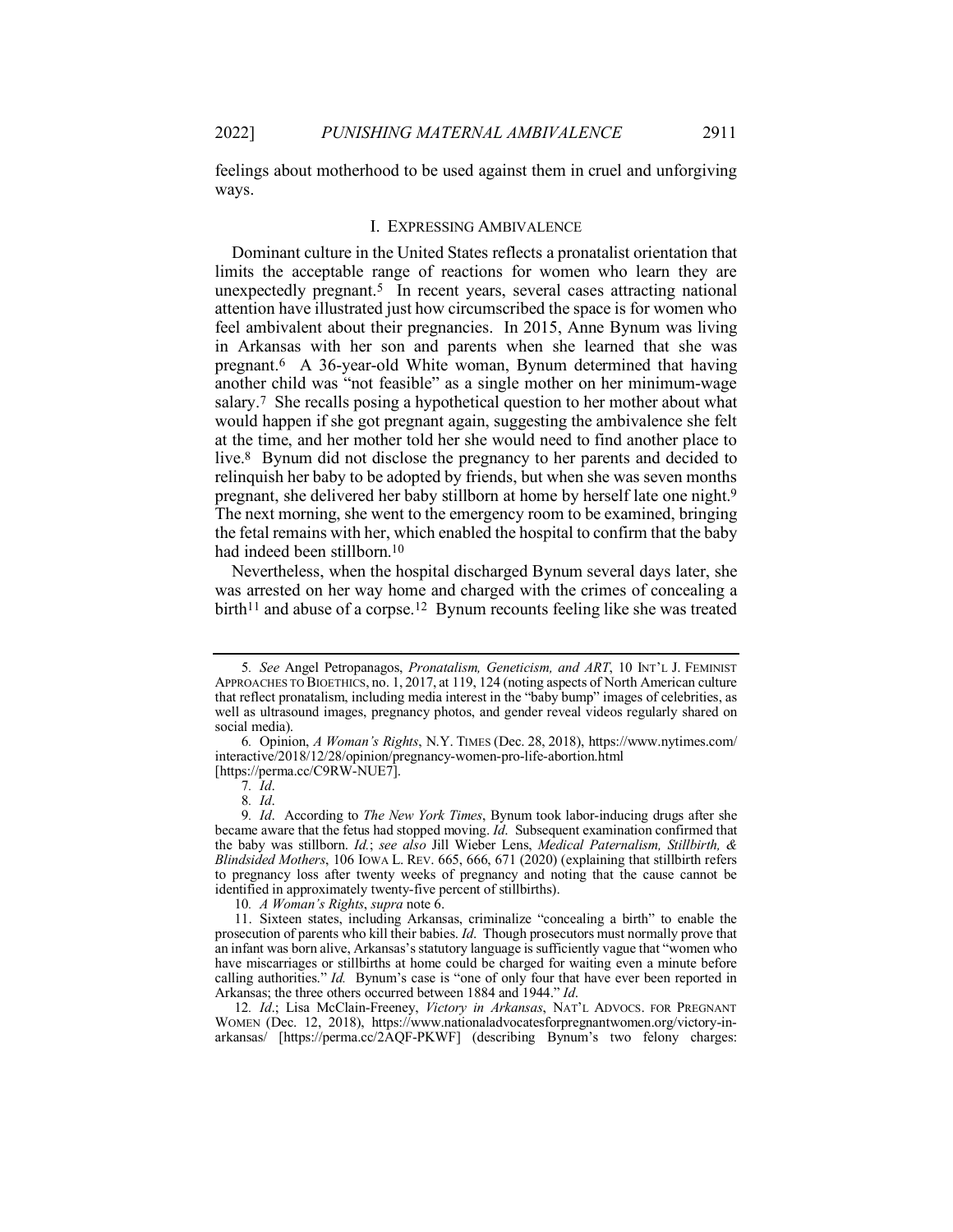as if she had murdered her baby, not as if she had experienced a stillbirth,13 and expressed confusion about the basis for her prosecution.14 The abuse of a corpse charge was dismissed at trial, but Bynum was convicted of concealing a birth—after only forty minutes of jury deliberation—and sentenced to six years of incarceration. During the trial, the prosecutor introduced evidence of Bynum's reproductive history and argued that conviction was appropriate because Bynum "had not told her mother she was pregnant and because she had temporarily placed the stillborn fetus in her car before going to the hospital."15 In contrast, there was evidence that Bynum "told many people about her pregnancy [and] contacted several people after the stillbirth" before going to the hospital with the fetal remains.16 Ultimately, an appellate court reversed the conviction, finding that evidence of a previous abortion was improperly introduced at trial.17 The Arkansas Court of Appeals sent the case back to the trial court, enabling the prosecution to retry Bynum on the same charge, but she was able to negotiate a plea to a noncriminal violation.18 Ultimately, though, Bynum spent fifty-nine days in jail after her stillbirth, was subject to ongoing supervision to spend time with her son, and described her experience as being "shunned, shamed, and sequestered."19

In another case, the state charged Latice Fisher with second-degree murder after she experienced a stillbirth at home in 2017.20 Fisher was a married Black 32-year-old mother of three children living in Mississippi when she learned at a routine doctor's appointment that she was pregnant.21 She knew she did not want more children and could not afford to have another child,

<sup>&</sup>quot;concealing a birth," which carried a potential six-year prison sentence and \$10,000 fine, and "abuse of a corpse," with a sentence of up to ten years in prison and a \$10,000 fine).

<sup>13.</sup> *A Woman's Rights*, *supra* note 6 (quoting Bynum: "I was treated like a murderer for suffering a personal tragedy.").

<sup>14</sup>*. Id.* (quoting Bynum: "Who am I arrested for concealing it from? My mom? My dad? My brothers? Who?").

<sup>15.</sup> McClain-Freeney, *supra* note 12.

<sup>16</sup>*. Id.*; *see also Judge Acquits Woman of Abuse of Corpse, Jury Convicts Her of Concealing Birth*, SEARK TODAY (Mar. 6, 2016), https://searktoday.com/judge-acquitswoman-of-abuse-of-corpse-jury-convicts-her-of-concealing-birth/ [https://perma.cc/B2D9- 94YN] (noting Bynum told a "nurse friend, her priest, and two other attorneys" about the birth).

<sup>17.</sup> *A Woman's Rights*, *supra* note 6; McClain-Freeney, *supra* note 12.

<sup>18.</sup> McClain-Freeney, *supra* note 12.

<sup>19.</sup> *A Woman's Rights*, *supra* note 6.

<sup>20.</sup> *Victory for Latice Fisher in Mississippi*, NAT'L ADVOCS. FOR PREGNANT WOMEN (Sept. 24, 2020), https://www.nationaladvocatesforpregnantwomen.org/victory-for-laticefisher-in-mississippi/ [https://perma.cc/HLW4-S57Y]; Lauren Rankin, *How an Online Search for Abortion Pills Landed This Woman in Jail*, FAST CO. (Feb. 26, 2020), https://www.fastcompany.com/90468030/how-an-online-search-for-abortion-pills-landedthis-woman-in-jail [https://perma.cc/GW22-J3N2].

<sup>21.</sup> Teddy Wilson, *"Prosecution in Search of a Theory": Court Documents Raise Questions About Case Against Latice Fisher*, REWIRE NEWS GRP. (Feb. 21, 2018, 12:16 PM), https://rewirenewsgroup.com/article/2018/02/21/prosecution-search-theory-court-

documents-raise-questions-case-latice-fisher/ [https://perma.cc/V22T-MU4V]; Rankin, *supra* note 20.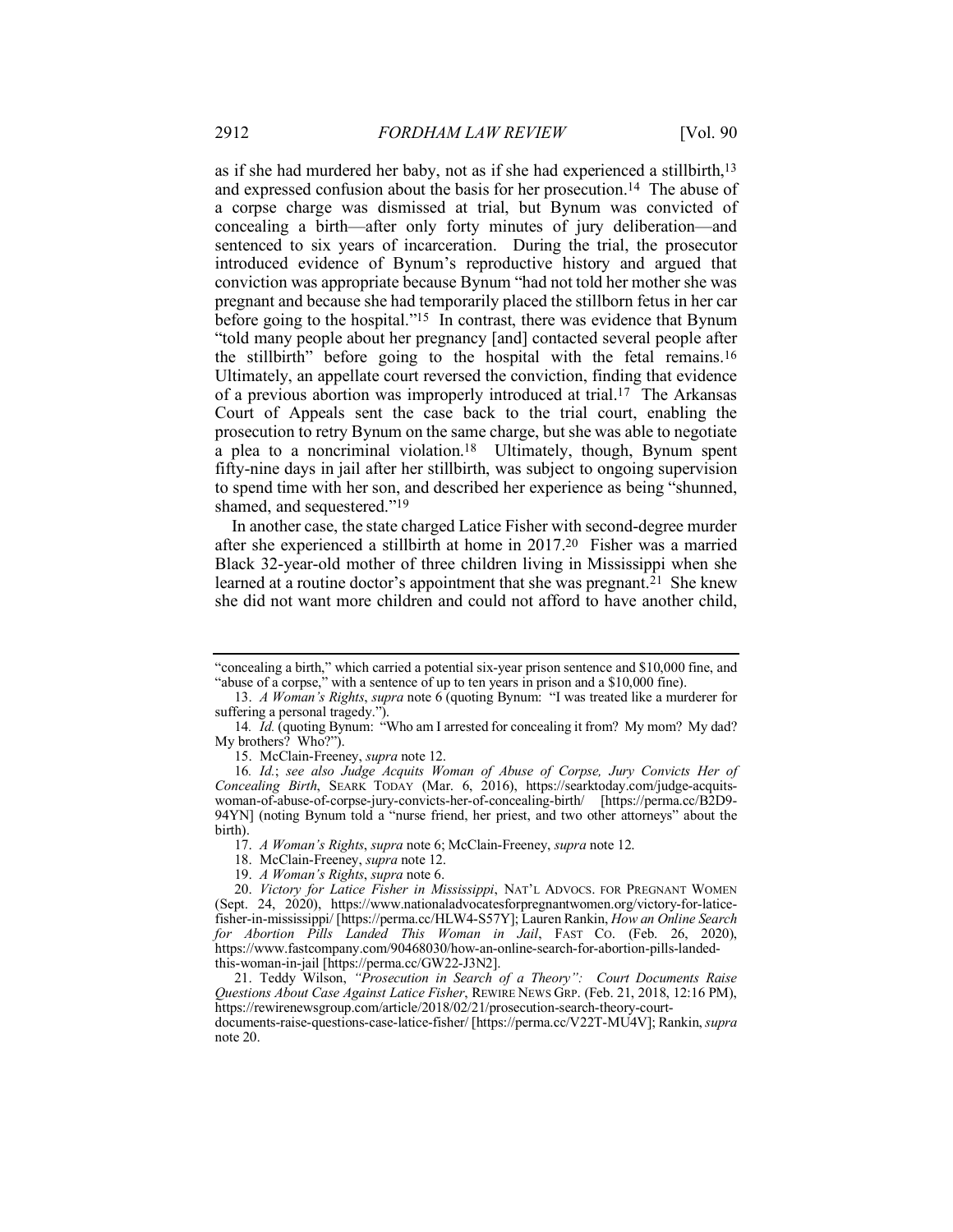telling investigators she "simply couldn't deal with being pregnant again."22 Late one night, she felt like she needed to use the bathroom and ended up delivering the baby stillborn at home.23 When emergency medical technicians arrived, they found the fetus in the toilet with the umbilical cord attached.24 The EMTs transported Fisher to OCH Regional Medical Center "where she was evaluated and questioned by hospital staff."<sup>25</sup> An autopsy found "no identifiable evidence of external or internal traumatic injury" contributing to the fetus's death.26 News coverage of the case reported that Fisher "allegedly confessed to a nurse at OCH Regional Medical Center that she didn't want to be a mother again, and had researched ways to terminate her pregnancy."<sup>27</sup> Fisher was held in jail after the judge set a \$100,000 bond.28 In search of a motive to support the criminal charge, investigators accessed Fisher's internet search history from her cell phone, which indicated that she had researched abortion medication.29 She also "admitted to conducting internet searches" about how to induce miscarriage.30

Ultimately, advocates were able to convince the prosecutor to drop the murder charge in light of evidence about the unreliability of the floating lung test, which had been employed to determine that the baby had been born alive and which had formed the basis of the criminal charges against Fisher.31 When the prosecutor presented the case again before another grand jury, with accurate scientific information provided by advocates, the grand jury "no billed" the matter and Fisher was free—more than two years after the pregnancy loss.32

In yet another case, Christine Taylor, a 22-year-old White mother of two children living in Iowa, was pregnant when she became light-headed after an upsetting conversation with her estranged husband and fell down a flight of

<sup>22.</sup> Wilson, *supra* note 21.

<sup>23.</sup> Rankin, *supra* note 20; *see also* Wilson, *supra* note 21 (quoting obstetrician Leah Torres about the possibility of fetal death during the labor process).

<sup>24</sup>*.* Wilson, *supra* note 21.

<sup>25.</sup> Ryan Phillips, *Infant Death Case Heading Back to Grand Jury*, STARKVILLE DAILY NEWS (May 9, 2019), https://www.starkvilledailynews.com/infant-death-case-heading-backto-grand-jury/article\_cf99bcb0-71cc-11e9-963a-eb5dc5052c92.html [https://perma.cc/P99L-R77Q].

<sup>26.</sup> Wilson, *supra* note 21.

<sup>27.</sup> Phillips, *supra* note 25.

<sup>28.</sup> Wilson, *supra* note 21.

<sup>29.</sup> Rankin, *supra* note 20.

<sup>30.</sup> Phillips, *supra* note 25. News coverage also reported a statement from the district attorney's office that Fisher had purchased misoprostol, a drug used to induce labor or cause an abortion. *Id*.

<sup>31.</sup> *Victory for Latice Fisher in Mississippi*, *supra* note 20; Alex Holloway, *New Info Suggests Baby Left in Toilet May Have Been Born Dead*, DISPATCH (May 9, 2019), https://cdispatch.com/news/2019-05-09/new-info-suggests-baby-left-in-toilet-may-have-

been-born-dead/ [https://perma.cc/RAY3-C8LN]; *see also* Aziza Ahmed, *Floating Lungs: Forensic Science in Self-Induced Abortion Prosecutions*, 100 B.U. L. REV. 1111, 1131–36 (2020) (describing the lack of scientific evidence on the hydrostatic lung test used to prove a baby was born alive).

<sup>32.</sup> *Victory for Latice Fisher in Mississippi*, *supra* note 20.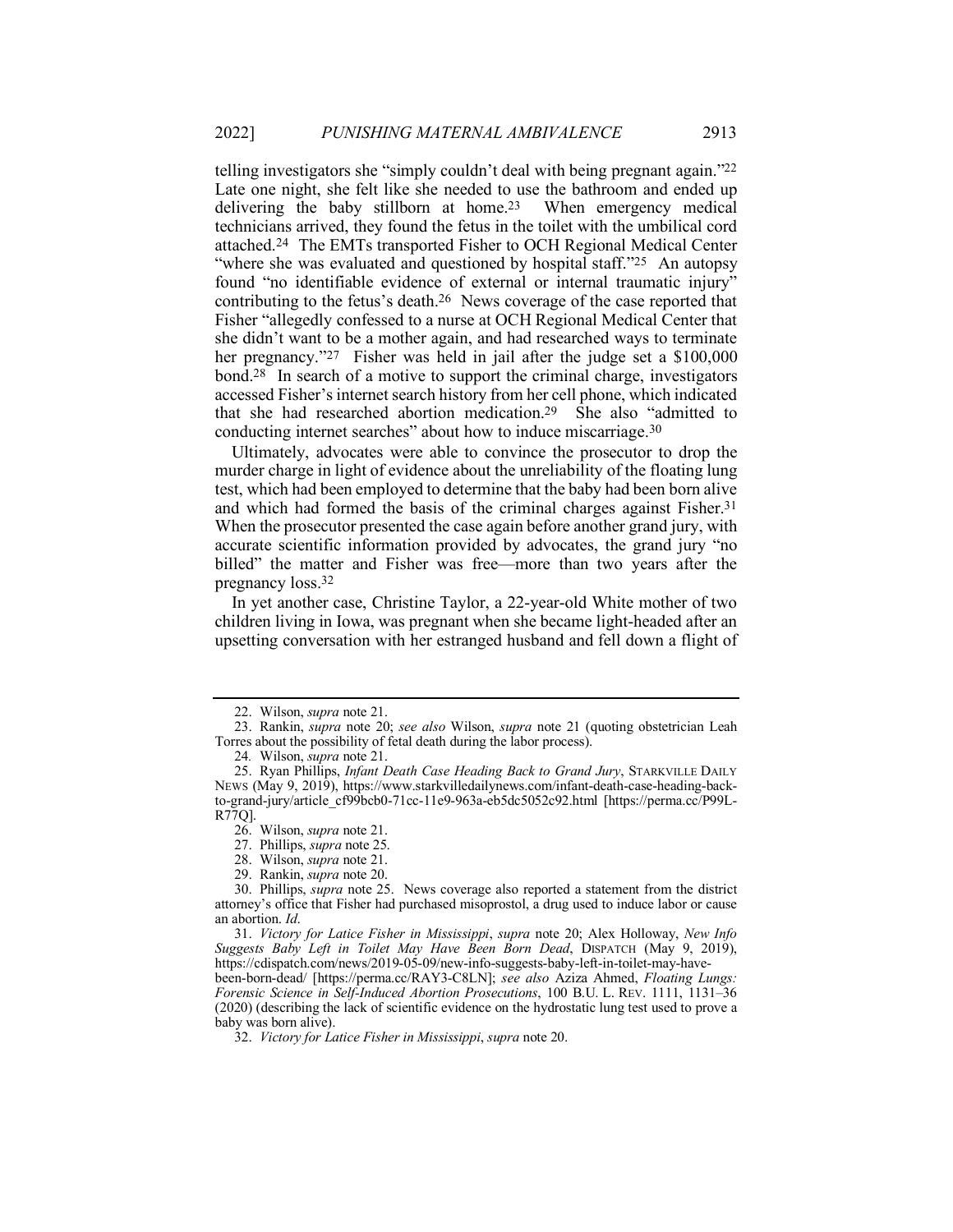stairs.33 Taylor's husband had left the family after she became pregnant for the third time, and Taylor described that upon hearing that he "wants to be free," she was "so upset and frantic [she] almost blacked out, and [she] tripped and fell."34 She went to the emergency room, where doctors determined that both she and her fetus were fine after the fall.<sup>35</sup> While there, Taylor shared with a nurse that she was "upset and scared and wasn't sure she wanted to continue the pregnancy."36 Specifically, she mentioned that she was considering adoption or abortion because she felt uncertain about parenting three children on her own now that she was single and unemployed.37 Although she received some financial support from her husband, Taylor observed: "[M]oney doesn't make a parent. I don't have anybody else to turn to."38 The nurse notified a doctor, who then called the police who came to the hospital to interrogate Taylor.39 Upon discharge from the hospital, as she was traveling home in a taxi, she was pulled over, arrested, and held in jail for two days.40 Taylor was charged with attempted feticide under Iowa's fetal homicide law after investigators concluded she intentionally fell down the stairs.41

Eventually, prosecutors dropped the charges against Taylor after doctors confirmed that she was in her second trimester at the time of her fall, and not in the third trimester as required by the statute.42 After the charges were dropped, the legal and ethical ramifications of disclosing to law enforcement the statement that Taylor made to the nurse in the course of receiving treatment went completely unaddressed.43

[https://perma.cc/4X5L-KMYU]; Newman, *supra* note 33.

38. *Iowa Police Almost Prosecute Woman for Her Accidental Fall During Pregnancy . . . Seriously*, *supra* note 34.

<sup>33.</sup> Amie Newman, *Pregnant?: Don't Fall Down the Stairs*, REWIRE NEWS GRP. (Feb. 15, 2010), https://rewirenewsgroup.com/article/2010/02/15/pregnant-dont-fall-downstairs/ [https://perma.cc/PDX3-6LUX].

<sup>34.</sup> *Iowa Police Almost Prosecute Woman for Her Accidental Fall During Pregnancy . . . Seriously*, ACLUMAINE (Feb. 11, 2010, 5:04 PM), https://www.aclumaine.org/en/news/iowapolice-almost-prosecute-woman-her-accidental-fall-during-pregnancyseriously [https://perma.cc/72FY-SBVT].

<sup>35</sup>*. Id*.

<sup>36</sup>*.* Newman, *supra* note 33. According to the police report, nurse Tiffany Prickett "asked Christine if she just didn't want the kid tonight, and Christine told her that she hadn't wanted the baby all along." *Iowa Police Almost Prosecute Woman for Her Accidental Fall During Pregnancy . . . Seriously*, *supra* note 34.

<sup>37.</sup> Dan Savage, *Woman in Iowa Arrested for Falling Down the Stairs While Pregnant*, THE STRANGER (Mar. 1, 2010, 4:06 PM), https://www.thestranger.com/slog/archives/2010/ 03/01/woman-in-iowa-arrested-for-falling-down-the-stairs-while-pregnant

<sup>39</sup>*.* Newman, *supra* note 33.

<sup>40</sup>*. Iowa Police Almost Prosecute Woman for Her Accidental Fall During Pregnancy . . . Seriously*, *supra* note 34.

<sup>41</sup>*.* Newman, *supra* note 33.

<sup>42</sup>*. Id*.

<sup>43</sup>*. Cf.* Kevin Hayes, *Did Christine Taylor Take Abortion into Her Own Hands?*, CBS NEWS (Mar. 2, 2010 6:55 AM), https://www.cbsnews.com/news/did-christine-taylor-takeabortion-into-her-own-hands/ [https://perma.cc/MV9F-L3WR]; Newman, *supra* note 33 (quoting legal expert Robert Rigg on the limitations of health-care providers' disclosures to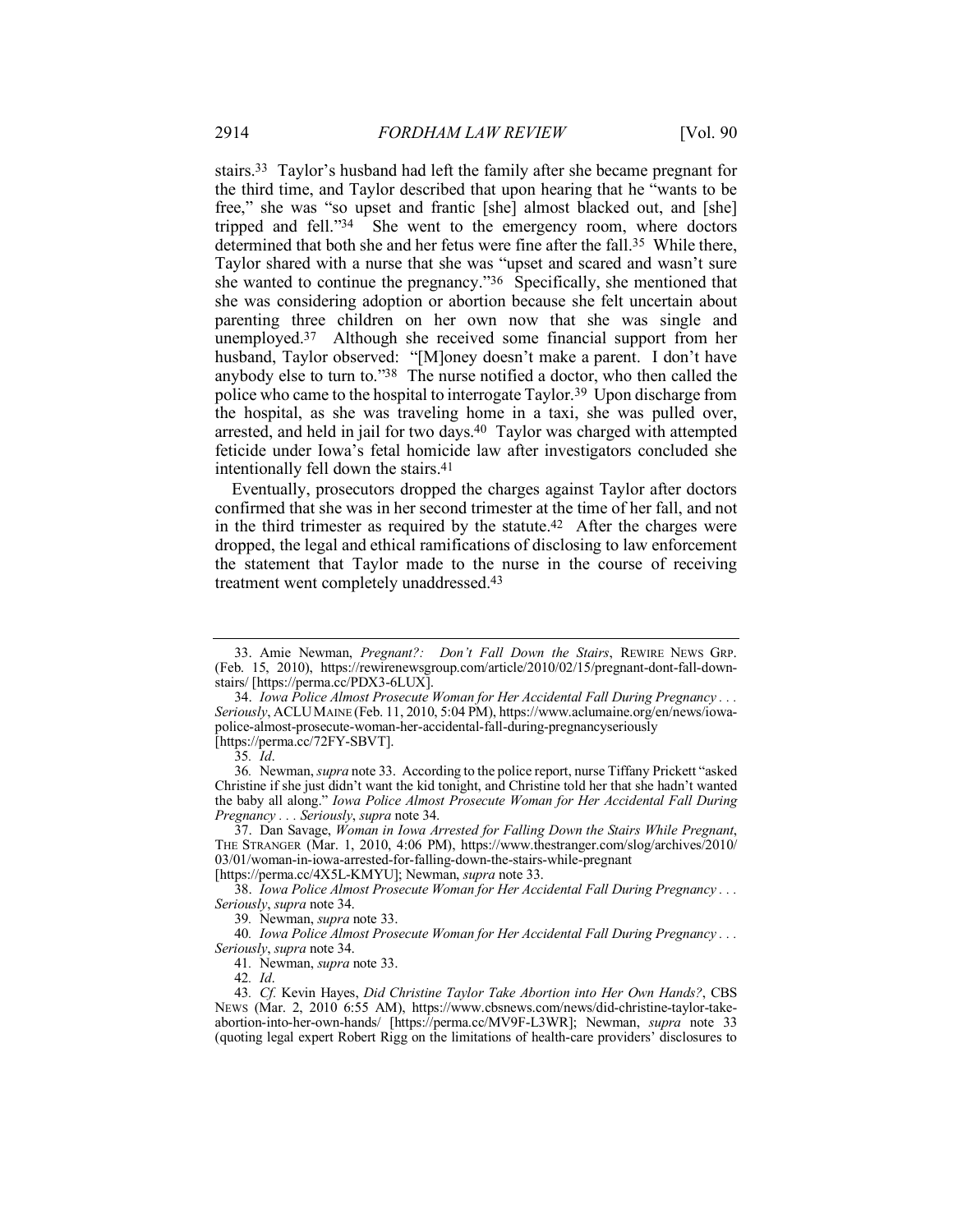There are common themes throughout Bynum's, Fisher's, and Taylor's cases, despite differences in their race, marital status, location, and the nature of the criminal charges they faced. All three women were already mothers, intimately familiar with the burdens and joys of parenthood. All three expressed feeling overwhelmed by the personal and financial implications of having another child. And all three were exploring alternatives to being pregnant or parenting another child, whether through adoption, abortion, or both. Their legal problems arose when their ambivalence became known publicly, mediated by powerful stereotypes about "good mothers" and "bad mothers" that led law enforcement authorities to assign moral culpability for their maternal ambivalence.

### II. UNDERSTANDING AMBIVALENCE

The various authority figures Bynum, Fisher, and Taylor interacted with including hospital personnel, police, prosecutors, and jurors—concluded that the ambivalence the women expressed about being pregnant was both morally and legally improper. But not all professionals who encounter ambivalent mothers share that view. In fact, within psychology—and psychoanalysis in particular—maternal ambivalence is considered normal and healthy. Psychiatrist and psychoanalyst Barbara Almond describes ambivalence as a "combination of the loving and hating feelings we experience toward those who are important to us. Maternal ambivalence is a normal phenomenon. It is ubiquitous. It is not a crime or a failing."44 Rozsika Parker, a prominent theorist of maternal ambivalence, identifies the "inevitability and normality of ambivalence throughout the human life cycle."45 She posits that ambivalence, or the struggle with ambivalence, makes mothers work harder to understand their babies.46 There is value in this work because "the capacity to think about the baby and child is arguably the single most important aspect of mothering."47 Similarly, psychologist Daphne de Marneffe characterizes ambivalence as useful, noting that while the "notion that powerful negative feelings toward our children might offer a creative force rather than a destructive one is quite alien to our usual way of thinking," by "acknowledg[ing] our whole range of feelings" and "accept[ing] contradictions . . . we can ultimately understand ourselves and our children even better."48

To the extent that psychologists are drawing on their own clinical experiences when developing a theory of maternal ambivalence, they are

law enforcement and the likelihood that medical personnel in Taylor's case exceeded those limits).

<sup>44.</sup> BARBARA ALMOND, THE MONSTER WITHIN: THE HIDDEN SIDE OF MOTHERHOOD 1 (2010).

<sup>45.</sup> *Id*. at xiv.

<sup>46</sup>*.* ROZSIKA PARKER, MOTHER LOVE/MOTHER HATE: THE POWER OF MATERNAL AMBIVALENCE 6–7 (1995).

<sup>47</sup>*. Id*.

<sup>48.</sup> DAPHNE DE MARNEFFE, MATERNAL DESIRE: ON CHILDREN, LOVE, AND THE INNER LIFE 120, 124 (2004).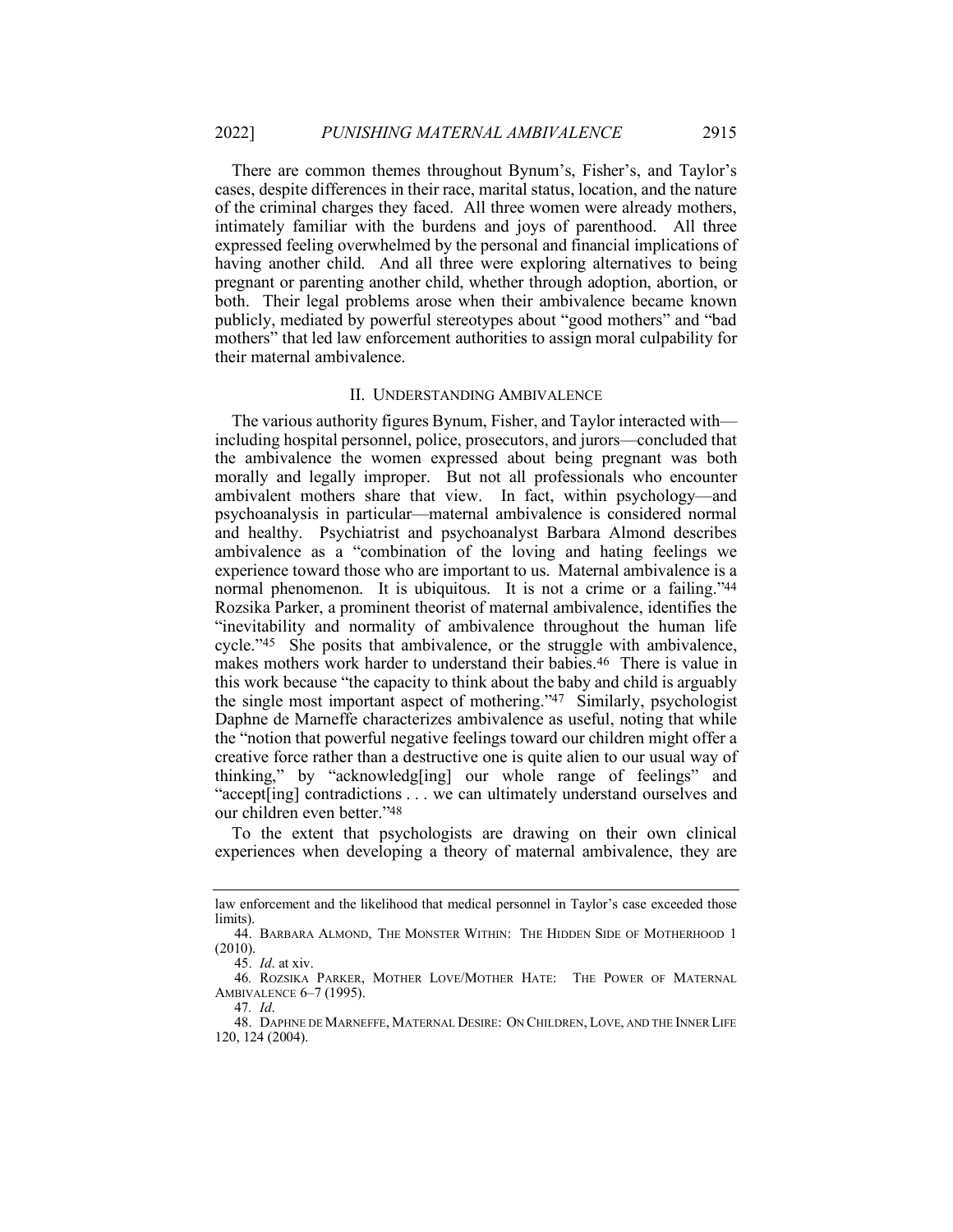likely focused on a narrow subset of women expressing maternal ambivalence—namely the White, upper-middle-class women who are most likely to be private therapy clients. $49$  They are also contemplating forms of maternal ambivalence articulated on a broader spectrum at various points in the reproductive life cycle, including women who want a child but who are hesitant or fearful before getting pregnant, women who struggle with external pressure to get pregnant despite their reluctance or disinterest, and women who feel ambivalent about their existing children.<sup>50</sup> But despite its multifaceted nature, the psychoanalytic theory of maternal ambivalence is relevant to understanding the cases of Bynum, Fisher, and Taylor, as well as other women like them.

First, the literature on maternal ambivalence stresses the positive side of women's struggle with ambivalence about pregnancy and parenting. For a mother expressing ambivalence about an existing child, this suggests she is differentiating the child from herself and coming to understand better the child's needs, which is necessary in order for her to meet those needs.<sup>51</sup> Similarly, one might assign positive value to ambivalence on the part of a pregnant woman, like Fisher, who is considering adoption or abortion because in that ambivalence is a struggle to decide the best course of action, reflecting the seriousness she assigns to the decision-making process. Such women may be contemplating the financial and emotional resources that will be available to a future child and grappling realistically with how limits on those resources will affect the child's quality of life. Such ambivalence may also reflect the high degree of concern they feel toward existing children and their ability to continue to provide necessary care for them. By contrast, in the cases discussed above, law enforcement assumed a lack of compassion, thoughtfulness, or responsibility on the part of the women involved, drawing a conclusion about their ambivalence that suggested depravity rather than care. The psychology of maternal ambivalence suggests that such legal actors are drawing the wrong conclusion here.

Second, psychoanalytic theory stresses the normality of maternal ambivalence, characterizing it as something common and unexceptional. And yet, women who feel ambivalent about pregnancy and parenting often experience it as a lonely state, as if their ambivalence means they have deviated from the norm and are flawed as women or mothers (or mothers-to-be). The fact that women experiencing maternal ambivalence do not perceive that some other women also feel ambivalent about the prospect of being pregnant or having a(nother) child reflects the power of social norms that police mothers and dictate the boundaries differentiating "good" mothers from "bad" mothers. Societal expectations that women are supposed to be mothers—and are supposed to want to be mothers—appear to leave little room for hesitation or doubt, let alone rejection of the role altogether. Though not a desired reality for all women, this image of women-as-mothers

<sup>49.</sup> ALMOND, *supra* note 44, at x.

<sup>50</sup>*. Id*. at xii, 73–88.

<sup>51</sup>*. Id*. at xiii–xv.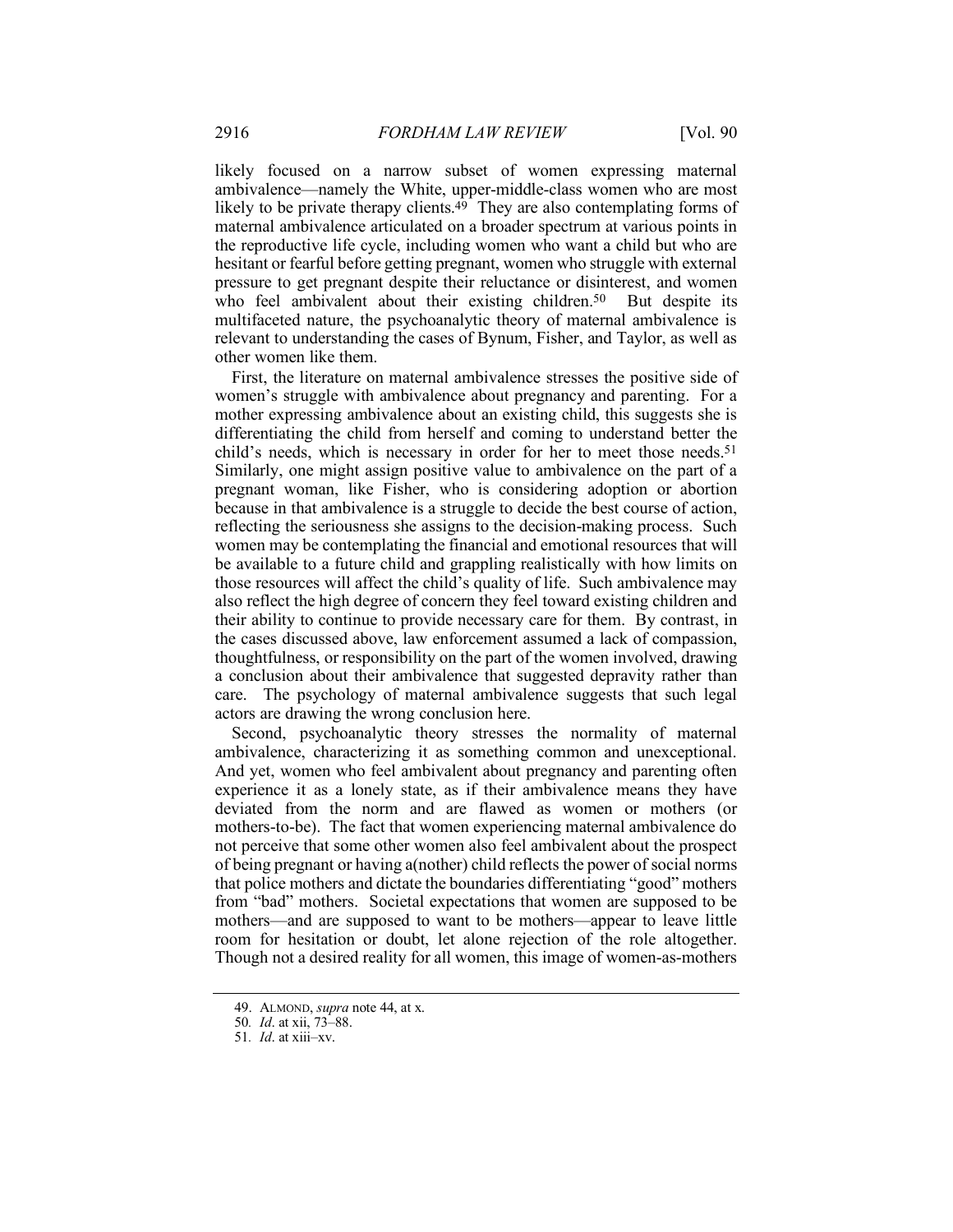is packaged for consumption through popular media and reinforced each time someone asks a woman when she is going to "start trying for a baby" or each time a woman is reminded that fertility is finite, with talk of biological clocks "ticking away." The gendered ideology that advances motherhood as women's destiny exerts such power that it eliminates women's ability to see their own ambivalence as normal and not deviant. The power of these norms makes it possible for the legal system to step in and sanction women like Bynum, Fisher, and Taylor for somehow falling short of the gendered ideal of motherhood. In turn, by punishing these women publicly for violating motherhood norms with their expressions of ambivalence, the legal system reinscribes the boundaries that delineate "good" mothers, signaling that society will not tolerate such deviance—at least from certain women, particularly those women of color and women living on low incomes who face routine surveillance by the state.52

Third, the maternal ambivalence literature draws a close connection between ambivalence and stigma, which helps to explain why the women discussed previously faced such extreme opprobrium for fairly common experiences like experiencing stillbirth<sup>53</sup> or considering adoption or abortion.54 Psychologists whose patients struggle with maternal ambivalence say the ambivalence itself is not the problem, but rather the guilt and anxiety prompted by public condemnation of ambivalent feelings are the real problem for mothers in this situation.55 As Almond notes, "[T]oday's expectations for good mothering have become so hard to live with, the standards so draconian, that maternal ambivalence has increased and at the same time become more unacceptable to society as a whole."56 Stigma refers to "a set of negative and often unfair beliefs that a society or group of people have about something."<sup>57</sup> It derives power from the way it associates shame or disgrace with the disfavored thing or person about whom the negative beliefs are articulated.58

<sup>52</sup>*. See generally* KHIARA M. BRIDGES, THE POVERTY OF PRIVACY RIGHTS (2017).

<sup>53.</sup> Lens, *supra* note 9, at 667 n.5 (citing *What Is Stillbirth?*, CTRS. FOR DISEASE CONTROL & PREVENTION, https://www.cdc.gov/ncbddd/stillbirth/facts.html [https://perma.cc/ H4NN-3L42] (Nov. 16, 2020) (noting approximately 1 in 160 pregnancies results in stillbirth)).

<sup>54.</sup> *Abortion Is a Common Experience for U.S. Women, Despite Dramatic Declines in Rates*, GUTTMACHER INST. (Oct. 19, 2017), https://www.guttmacher.org/news-release/ 2017/abortion-common-experience-us-women-despite-dramatic-declines-rates

<sup>[</sup>https://perma.cc/DL8G-5S2Z] (noting 23.7 percent of women will have an abortion by age forty-five); Mary Louise Kelly, Ashley Westerman & Sarah Handel, *Sociologist Says Women Are More Likely to Choose Abortion over Adoption*, NPR (Dec. 3, 2021, 4:15 PM), https://www.npr.org/2021/12/03/1061333491/sociologist-says-women-are-more-likely-tochoose-abortion-over-adoption [https://perma.cc/V6VJ-PURJ] (reporting there are approximately 18,000–20,000 private domestic adoptions each year).

<sup>55.</sup> ALMOND, *supra* note 44, at xv.

<sup>56</sup>*. Id*. at xiii.

<sup>57.</sup> *Stigma*, MERRIAM-WEBSTER, https://www.merriam-webster.com/dictionary/stigma [https://perma.cc/862C-ZVVZ] (last visited Apr. 2, 2022).

<sup>58.</sup> *See generally* ERVING GOFFMAN, STIGMA: NOTES ON THE MANAGEMENT OF SPOILED **IDENTITY** (1963).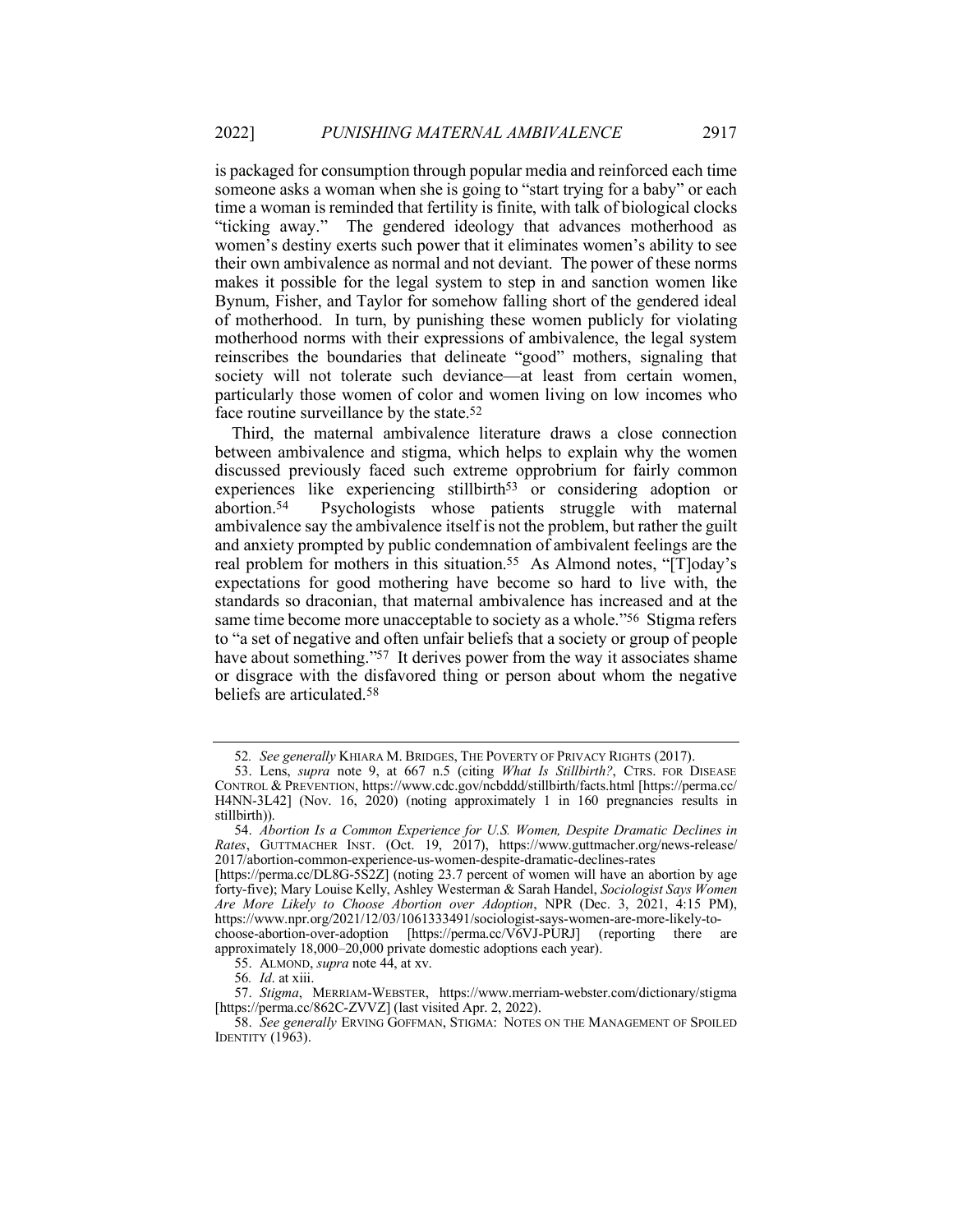Abortion provides a relevant example of the way stigma operates and its power to constrain otherwise lawful, acceptable, and even socially valuable conduct. Although a woman's constitutional right to abortion was recognized starting in 1973,<sup>59</sup> the decision to terminate is a highly stigmatized one and is often concealed, even by women who express no uncertainty about their desire not to be pregnant.<sup>60</sup> Researchers have noted that one driver of abortion stigma is that abortion "violat[es] . . . female ideals of sexuality and motherhood."61 They describe abortion stigma as "a negative attribute ascribed to women who seek to terminate a pregnancy that marks them, internally or externally, as inferior to ideals of womanhood."<sup>62</sup> The negative meaning associated with abortion applies even to women who explain their decision to terminate a pregnancy as one motivated by the best interests of existing children—a choice to prioritize the health, safety, and care of children whose well-being would be reduced by adding another child to the family.63 Rather than allow for the complexity of reproductive decision-making, stigma operates to conceal this aspect of women's abortion decisions in favor of characterizing women who terminate pregnancies as violating motherhood norms. Although abortion is not the only endpoint for women experiencing ambivalence about pregnancy or parenting—and indeed, ambivalent mothers may choose to parent with continued ambivalence or after having resolved their ambivalence, or they may choose to terminate a pregnancy or surrender a baby for adoption—abortion stigma can be understood as a subset of maternal ambivalence stigma more broadly and, as such, provides a useful illustration of the way stigma operates to make maternal ambivalence consequential beyond an individual woman's own thoughts, feelings, and personal decision-making.

# III. DISCIPLINING AMBIVALENCE

When a woman talks to her therapist about ambivalence regarding pregnancy or parenting, that emotion is expressed privately in a safe space where she can trust that her therapist will protect her confidences. For Bynum, Fisher, and Taylor, their maternal ambivalence became public information after pregnancy loss or concern for fetal well-being after a fall prompted them to seek medical care. Suspicion on the part of health-care providers then led to the involvement of law enforcement to investigate and eventually prosecute the women for the circumstances surrounding their

<sup>59.</sup> Roe v. Wade, 410 U.S. 113 (1973).

<sup>60</sup>*. See* Allison Norris, Danielle Bessett, Julia R. Steinberg, Megan L. Kavanaugh, Silvia De Zordo & Davida Becker, *Abortion Stigma: A Reconceptualization of Constituents, Causes, and Consequences*, WOMEN'S HEALTH ISSUES, May 2011 supp., at S49 (discussing the pervasiveness of abortion stigma).

<sup>61</sup>*. Id*. at S49.

<sup>62.</sup> Anuradha Kumar, Leila Hessini & Ellen M.H. Mitchell, *Conceptualising Abortion Stigma*, 11 CULTURE, HEALTH & SEXUALITY 625, 628 (2009).

<sup>63.</sup> M Antonia Biggs, Heather Gould & Diana Greene Foster, *Understanding Why Women Seek Abortions in the US*, 12 BMC WOMEN'S HEALTH, no. 29, 2013, at 1 (reporting that twenty-nine percent of women cited the need to focus on other children as a reason for seeking abortion).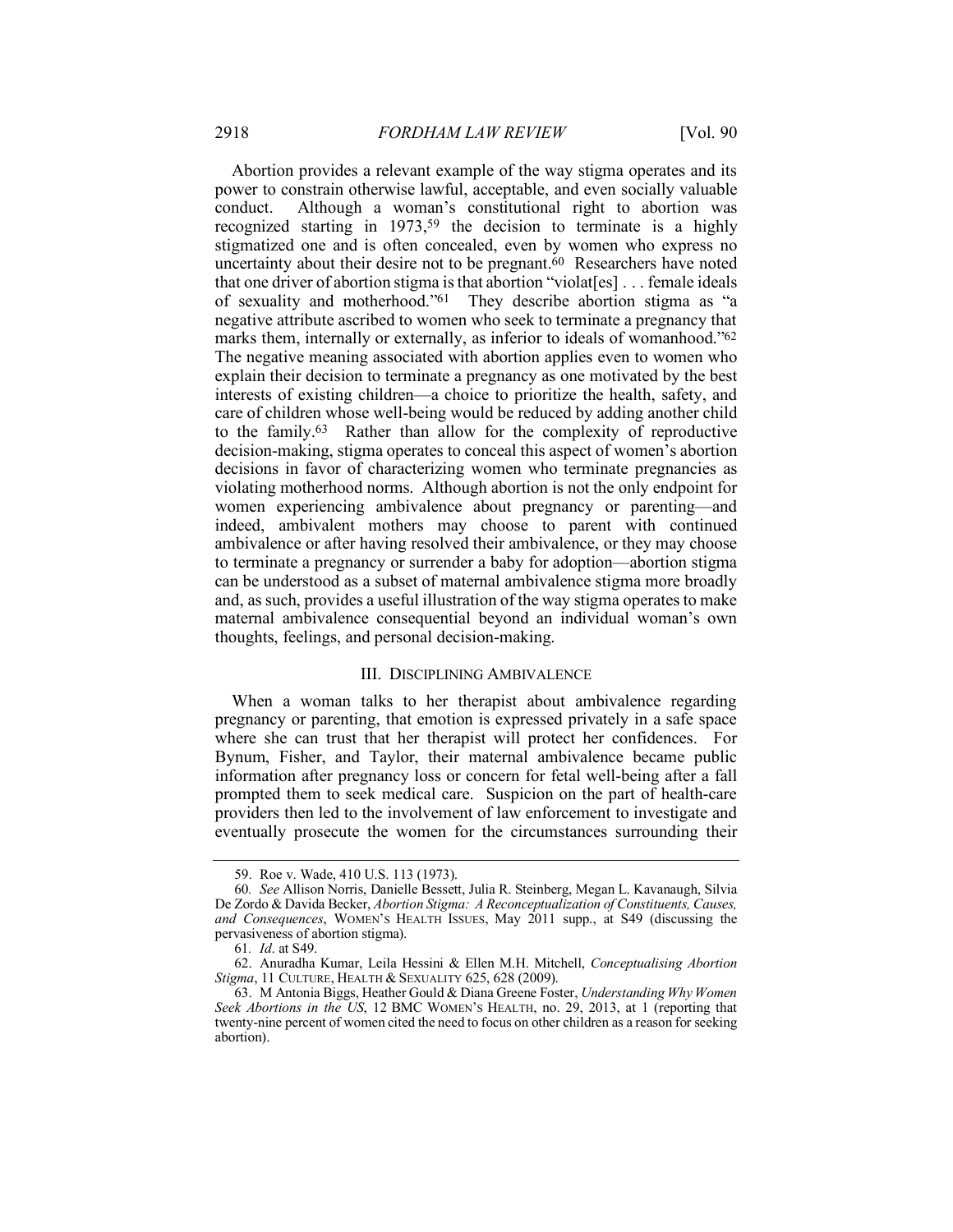pregnancies. In each of the cases, certain facts related to the women's ambivalence about their pregnancies contributed to the suspicion that set in motion the chain of events leading to prosecution. Skepticism, suspicion, and condemnation of these facts manifesting ambivalence were by no means a necessary conclusion or a legally required response; however, under the prevailing social norms regarding motherhood—and "good" mothers, in particular—such responses are increasingly predictable, if troubling, reflections of the degree to which pregnant women face surveillance and policing of their conduct.64

Anne Bynum's case involves several facts regarding her ambivalence that the jury may have found compelling in reaching a swift decision to convict. First, Bynum did not tell her mother, or other members of her immediate family, that she was pregnant. She explains the withholding of information as being motivated by concern that her parents would kick her and her son out of their home, but keeping such a secret from one's family runs counter to the dominant cultural narrative of pregnancy and thus may have predisposed the jury to condemn this decision.65 Second, Bynum decided to relinquish her baby for adoption, a decision driven by her economic circumstances but which, again, departs from social norms that expect women to be "self-sacrificing mothers."66 Third, there are the facts surrounding Bynum's treatment of the fetal remains between the time she delivered and the time she went to the hospital, along with the related facts about the period of time when she slept before going to the emergency room.

It is not clear why the law would or should impose a legal requirement that a grown adult disclose a pregnancy to her own mother or to anyone else. Yet the fact that Bynum did not tell her mother was deployed against her to support the "concealing a birth" charge, even though that crime targets concealing evidence of a birth in order to prevent determination of whether a baby died after birth, and there is no indication that Bynum was attempting to avoid such a determination. Nor is it clear why Bynum's conduct in collecting the fetal remains after her stillbirth and bringing them with her to the hospital merit punishment. Surely if she had disposed of the remains herself or left them at home while going to the emergency room, both hospital

<sup>64</sup>*. See, e.g.*, Lynn M. Paltrow & Jeanne Flavin, *Arrests of and Forced Interventions on Pregnant Women in the United States, 1973–2005: Implications for Women's Legal Status*  and Public Health, 38 J. HEALTH POL. POL'Y & L. 299 (2013); AMNESTY INT'L, CRIMINALIZING PREGNANCY: POLICING PREGNANT WOMEN WHO USE DRUGS IN THE USA (2017).

<sup>65.</sup> Inability to relate to Bynum's economic precarity, especially her fear of housing instability, may also have led the jury to give her explanation little credence.

<sup>66.</sup> Howard M. Bahr & Kathleen S. Bahr, *Families and Self-Sacrifice: Alternative Models and Meanings for Family Theory*, 79 SOC. FORCES 1231, 1234–37, 1255 (2001); Jennifer L. Barkin & Katherine L. Wisner, *The Role of Maternal Self-Care in New Motherhood*, 29 MIDWIFERY 1050, 1054 (2013); *see also* April L. Cherry, Roe*'s Legacy: The Nonconsensual Medical Treatment of Pregnant Women and Implications for Female Citizenship*, 6 U. PA. J. CONST. L. 723, 740–41 (2004) (discussing cultural norms that expect women to be altruistic and "sacrifice their own lives for their children or their fetuses").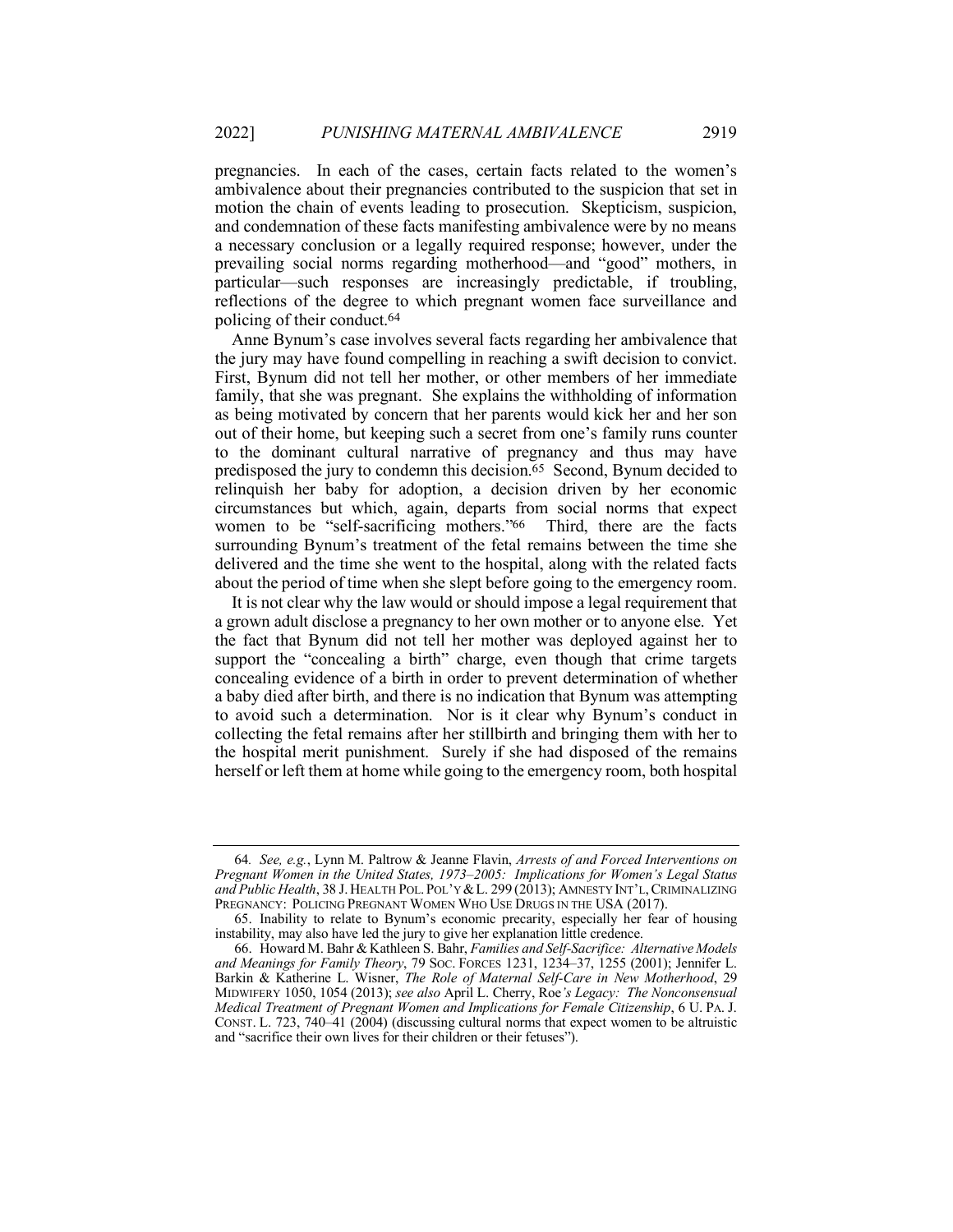staff and law enforcement would have viewed this conduct as an indication of something nefarious.67

At first glance, the prosecutor's arguments—that failure to disclose the pregnancy to Bynum's mother merits her conviction, or that leaving the fetal remains in the car while she napped before seeking medical care is criminal conduct—may seem far-fetched. But these arguments clearly served a purpose and were effective in conveying to the jury an image of Bynum as someone who departed from normal behavior by struggling with the decision of whether to have another child after finding herself pregnant unexpectedly and who then experienced a stillbirth alone at home. Because the dominant cultural narrative of pregnancy and parenthood involves overjoyed reactions at the sight of a positive pregnancy test and public sharing of ultrasounds on social media, Bynum's approach to managing her pregnancy in order to maintain stable housing and be able to care for her son was used against her as conduct that was not only suspicious, but also criminal.

Latice Fisher did not hide the fact that she did not want another child, and her lack of joy at the news of pregnancy cast a long shadow of doubt across her pregnancy-related actions, both in the view of law enforcement and in the public consumption of details about her case. News coverage of Fisher's case noted that she "allegedly *confessed* to a nurse . . . that she didn't want to be a mother again," as if the desire to limit your family to three children were a crime in and of itself.68 If this were the case, anyone who used any method of contraception to control fertility would potentially invite suspicion. The same news article reports that "court documents say she *admitted* that she didn't want any more children, that she couldn't afford any more and that she 'simply couldn't deal with being pregnant again."<sup>69</sup> Again, a woman deciding that it would be in her emotional and financial best interests, as well as the best interests of her family, not to have another child is wholly unremarkable in a free society; yet here, the news coverage twists rational decision-making about the size of one's family into criminal behavior to which one "admits." To the extent that Fisher's feeling of emotional overwhelm—conveyed in the phrase "simply couldn't deal with being pregnant again"—invited law enforcement scrutiny, this case calls into question how safe it is for pregnant women, especially pregnant women of color and poor pregnant women, to disclose mental health concerns to anyone else.70

<sup>67.</sup> The judge seemed to allude to this in the midst of granting Bynum's motion for directed verdict on the abuse of a corpse charge when he asked, "What did (the State) want her to do with the fetus?" *Judge Acquits Woman of Abuse of Corpse, Jury Convicts Her of Concealing Birth*, *supra* note 16.

<sup>68.</sup> Phillips, *supra* note 25 (emphasis added); *see also* Rankin, *supra* note 20 ("Fisher *admitted* to investigators that she didn't want any more children . . . ." (emphasis added)).

<sup>69</sup>*.* Phillips, *supra* note 25 (emphasis added).

<sup>70</sup>*. See* JAMILA TAYLOR & CHRISTY M. GAMBLE, SUFFERING IN SILENCE: MOOD DISORDERS AMONG PREGNANT AND POSTPARTUM WOMEN OF COLOR 14 (2017) (noting that pregnant and postpartum women of color are "at higher risk for mood disorders" and that "[s]ymptoms associated with depression, anxiety disorder, and other mood disorders experienced during and after pregnancy are largely underreported by women of color").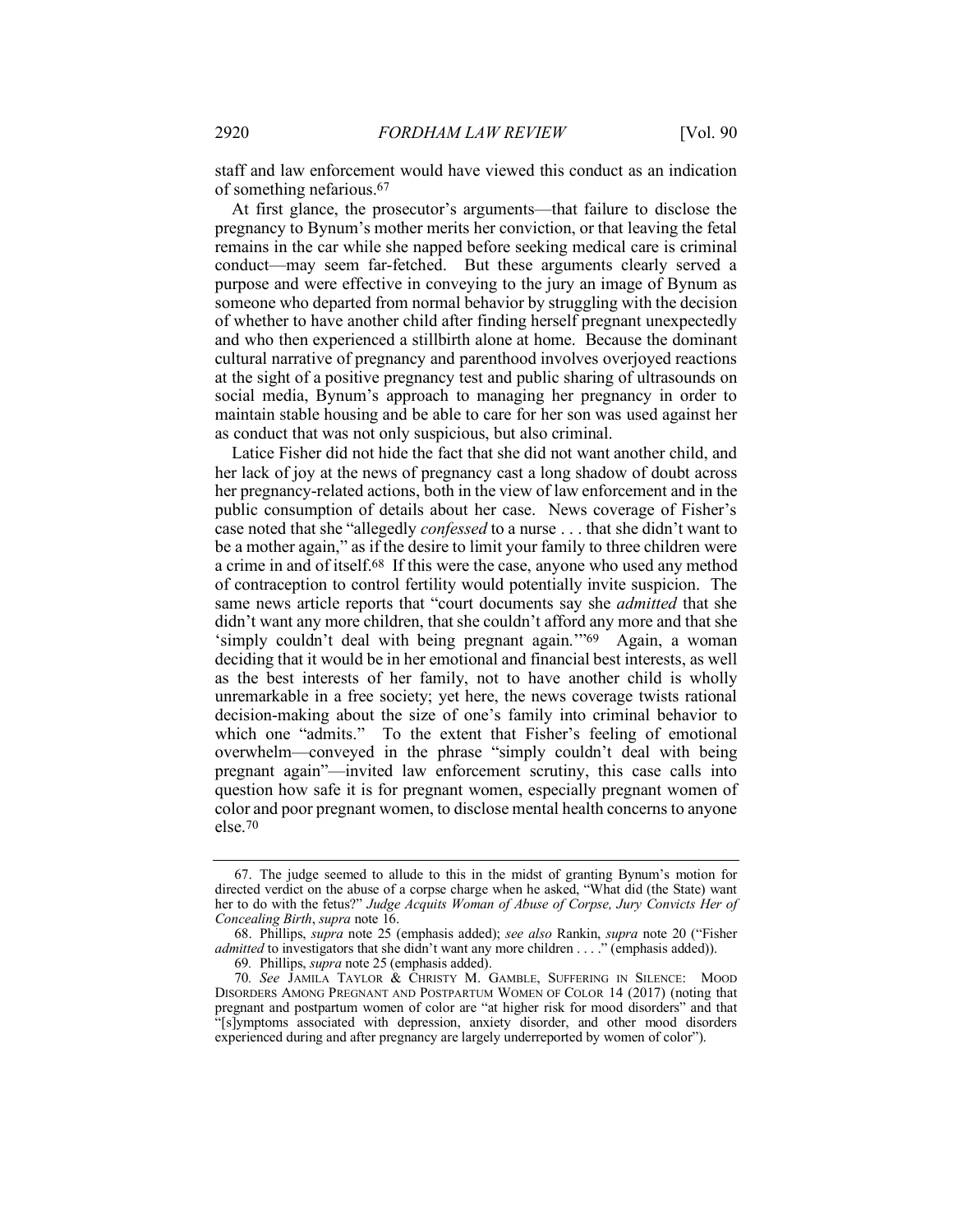Fisher's case also involves a set of facts related to her pursuit of research on self-help to induce miscarriage through medication that reflect the extent of her ambivalence and the degree to which she deviated from the pregnancy and parenting script society expects women to follow. Because she learned of her pregnancy relatively late, at a routine gynecology appointment, her story is not even the typical story of a woman who finds herself unexpectedly pregnant and secures an appointment to terminate the pregnancy at an abortion clinic. She turned to the internet to explore her options. Investigators became aware of this research because Fisher—in an overly trusting move—consented to their search of her cell phone, which revealed data regarding her internet search, all of which was legally accessible to them in the absence of a warrant because she consented to the initial cell phone search.71 The possibility that she would consider trying to end the pregnancy with medication not only supplied law enforcement with a motive to support the second-degree murder charge, but also marked her as having stepped outside the bounds of a "good" mother.

Finally, Taylor's case illustrates an additional way that women who transgress social norms regarding gender and maternity by declining to embrace motherhood (or additional motherhood) may be disciplined for expressing their ambivalence. Collective anxiety about violation of the norms of motherhood seems to justify ignoring fundamental constitutional rights related to speech, liberty, and privacy, as well as legal and ethical rules regarding patient confidentiality in health care. Regarding her conversation with the nurse at the hospital, Taylor recalled, "I never said I didn't want my baby, but I admitted that I had been considering adoption or abortion . . . . I admit that I said I wasn't sure I wanted to continue the pregnancy."72 With this statement, Taylor herself has internalized the criminalizing frame that medical actors began applying to her case upon admission to the hospital; she talks about "admitting" that she might end her pregnancy or relinquish the baby for adoption—both perfectly legal decisions that, collectively, millions of women engage in or consider each year.73 The idea that it is unconstitutional for the state to prosecute Taylor for thinking about abortion or adoption, or for saying that she is thinking about abortion or adoption, is nowhere part of the conversation. Ultimately, Taylor was arrested and jailed for "admitting uncertainty about her pregnancy and fear about raising three children on her own."74 But for the mistake in gestational age of the fetus at the time of Taylor's fall, this prosecution would have proceeded with the willing complicity of medical personnel and law enforcement agents in an unprecedented deprivation of Taylor's constitutional rights. Taylor had already violated powerful social norms regarding motherhood by "admitting"

<sup>71.</sup> Rankin, *supra* note 20.

<sup>72.</sup> *Iowa Police Almost Prosecute Woman for Her Accidental Fall During Pregnancy . . . Seriously*, *supra* note 34.

<sup>73</sup>*. See Abortion Is a Common Experience for U.S. Women, Despite Dramatic Declines in Rates*, *supra* note 54; Kelly, Westerman & Handel, *supra* note 54.

<sup>74.</sup> Newman, *supra* note 33.